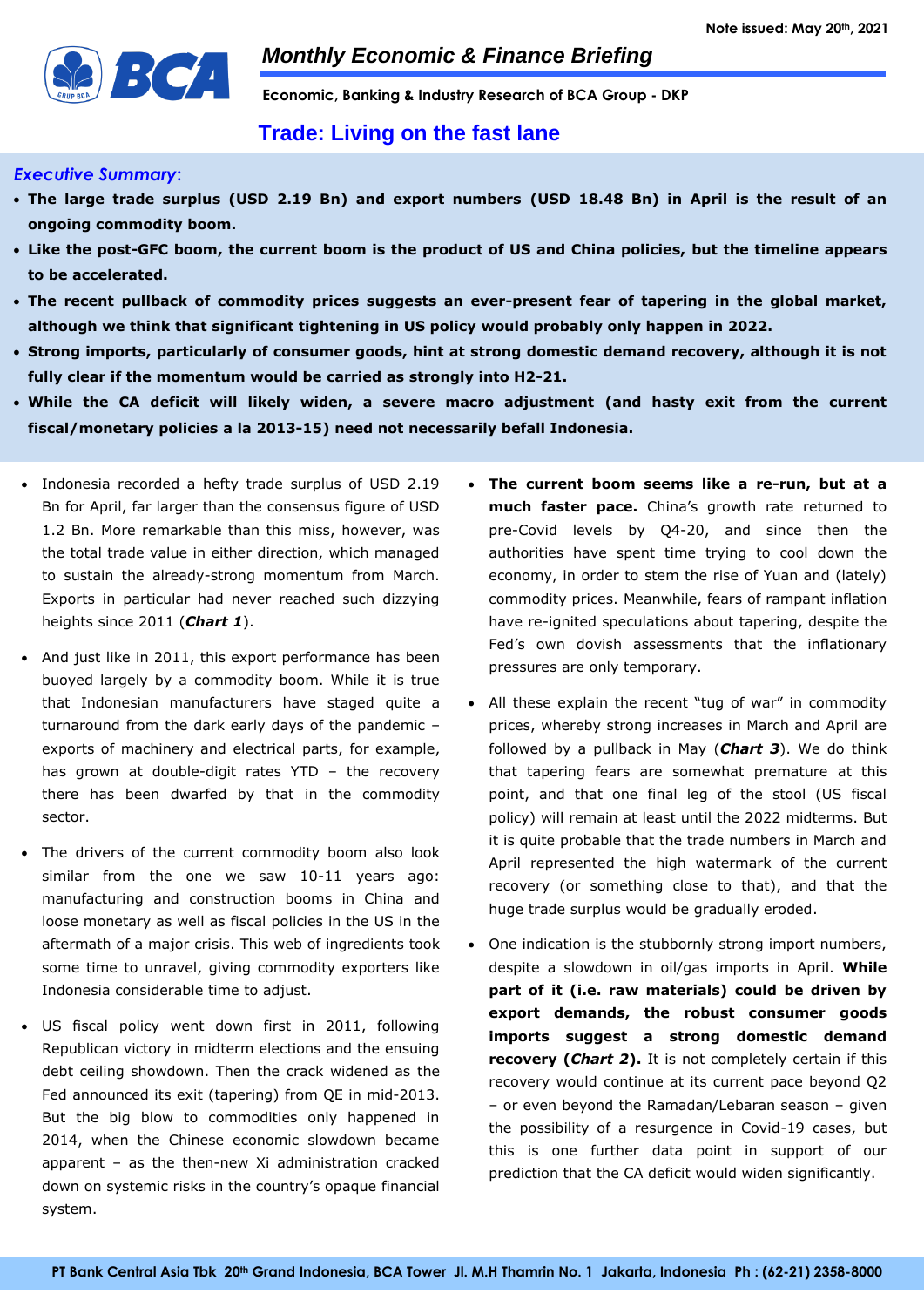The accelerated timeline of global policies, coupled with the widening of the CA deficit and the uncertainties regarding Covid cases and vaccination, is a risky mix that could – in the worst scenario – force a sharp adjustment on Indonesia, similar to what happened in 2013-15. At this point, however, we still think that our baseline scenario of a (mostly) orderly "off-ramp" from the current situation is the likelier one. This is thanks to a combination of domestic factors, such as prudent macro management and the relative decline in foreign ownership of Indonesian bonds, as well as external factors such as the IMF's planned allocation of SDRs for emerging markets.



**Chart 1. Exports in March-April reached levels unseen since 2011**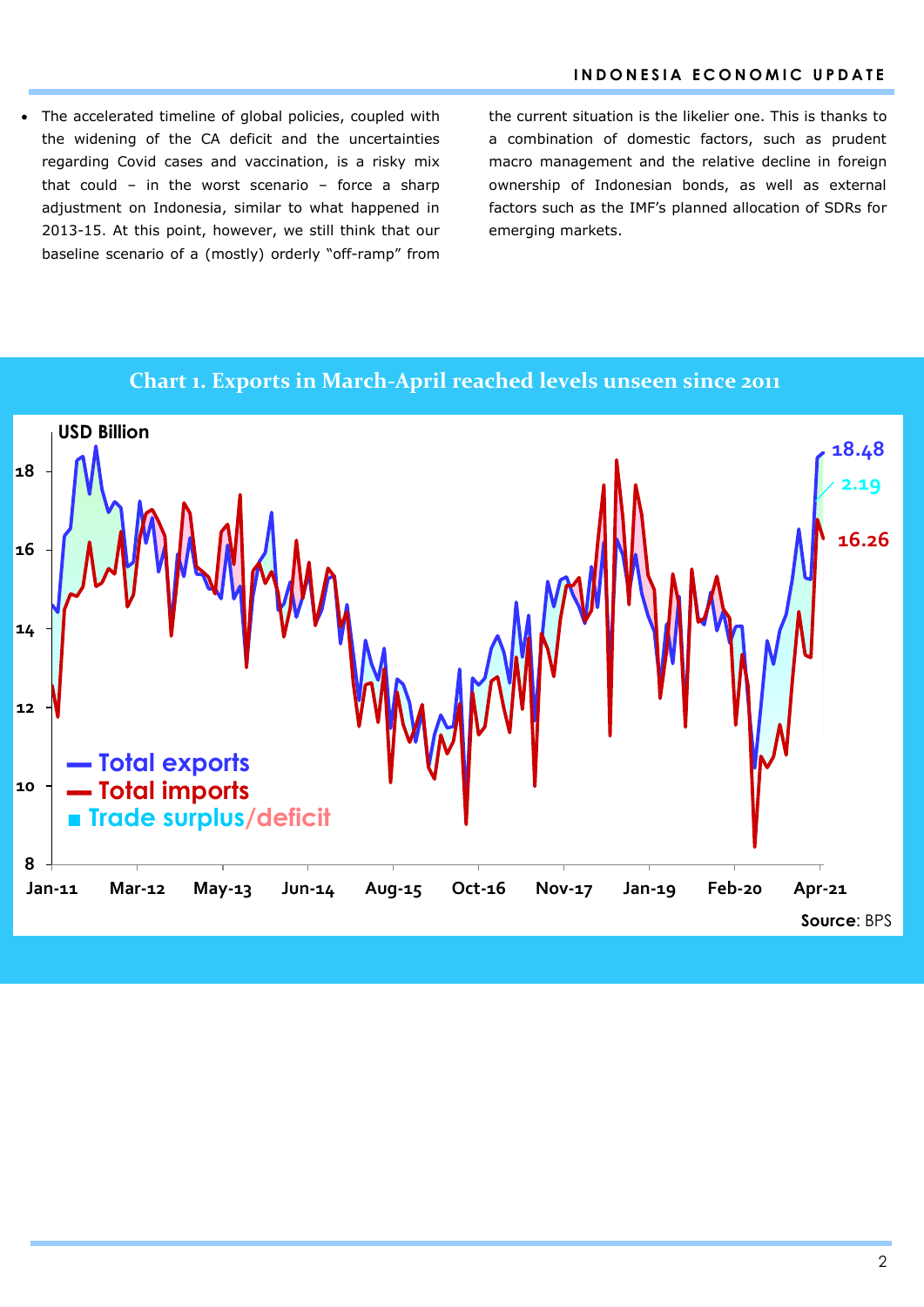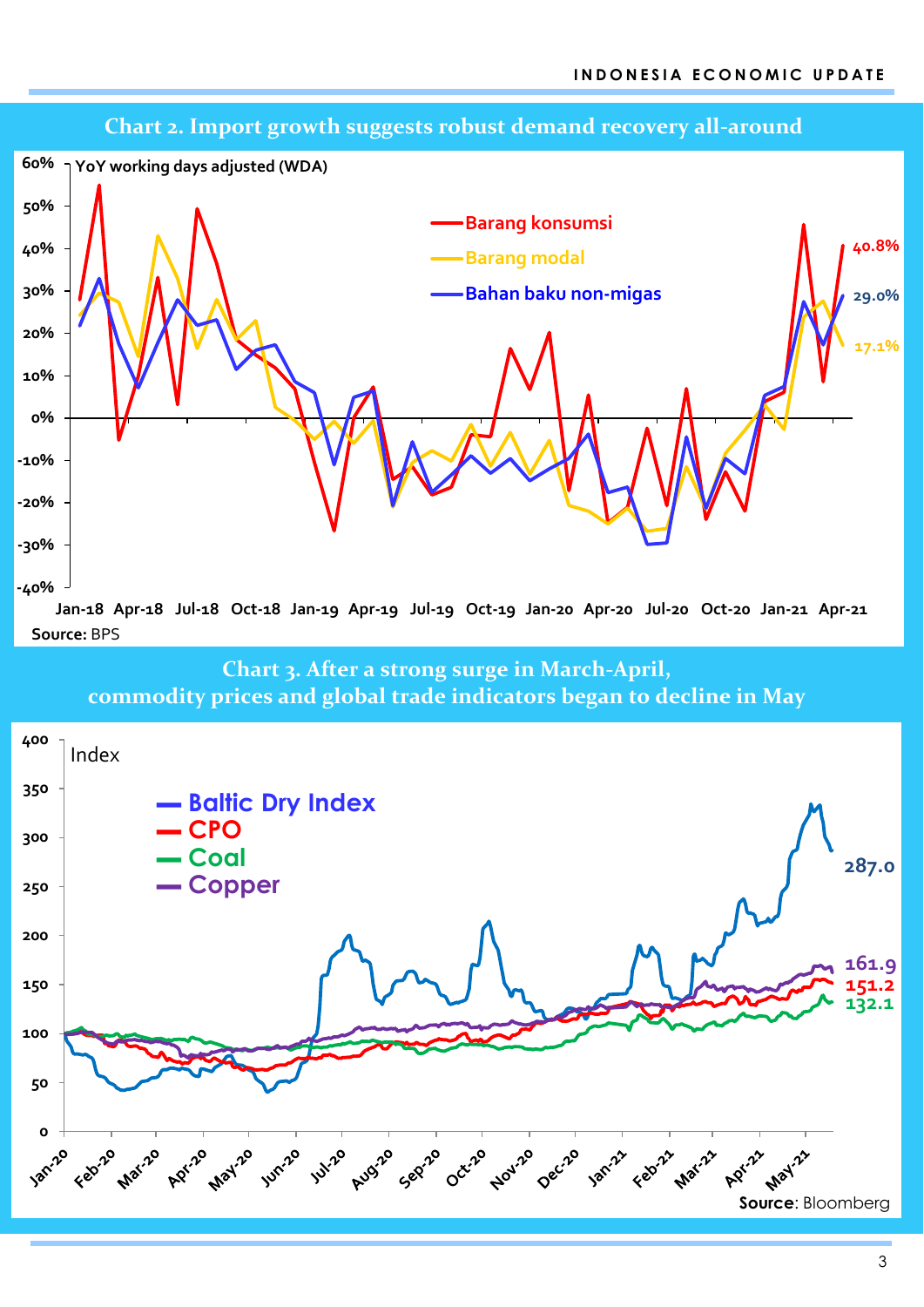# **Selected Recent Economic Indicators**

| <b>Key Policy Rates</b>                                                                                                                                                                                                               | Rate $(% )$         | Last<br><b>Change</b> | <b>Real Rate</b><br>(%) | <b>Trade &amp;</b><br><b>Commodities</b>    | $19-May$ | $-1$ mth | Chg<br>( %)         |  |  |  |  |
|---------------------------------------------------------------------------------------------------------------------------------------------------------------------------------------------------------------------------------------|---------------------|-----------------------|-------------------------|---------------------------------------------|----------|----------|---------------------|--|--|--|--|
| <b>US</b>                                                                                                                                                                                                                             | 0.25                | Mar-20                | $-3.95$                 | <b>Baltic Dry Index</b>                     | 2,801.0  | 2,385.0  | 17.4                |  |  |  |  |
| UK                                                                                                                                                                                                                                    | 0.10                | Mar-20                | $-1.40$                 | S&P GSCI Index                              | 507.4    | 488.7    | 3.8                 |  |  |  |  |
| EU.                                                                                                                                                                                                                                   | 0.00                | $Mar-16$              | $-1.60$                 | Oil (Brent, \$/brl)                         | 66.7     | 66.8     | $-0.2$              |  |  |  |  |
| Japan                                                                                                                                                                                                                                 | $-0.10$             | $Jan-16$              | 0.10                    | Coal (\$/MT)                                | 97.3     | 89.5     | 8.7                 |  |  |  |  |
| China (lending)                                                                                                                                                                                                                       | 4.35                | Oct-15                | 3.45                    | Gas (\$/MMBtu)                              | 2.88     | 2.61     | 10.3                |  |  |  |  |
| Korea                                                                                                                                                                                                                                 | 0.50                | $May-20$              | $-1.80$                 | Gold (\$/oz.)                               | 1,869.6  | 1,776.5  | 5.2                 |  |  |  |  |
| India                                                                                                                                                                                                                                 | 4.00                | $May-20$              | $-0.29$                 | Copper (\$/MT)                              | 9,980.0  | 9,227.0  | 8.2                 |  |  |  |  |
| Indonesia                                                                                                                                                                                                                             | 3.50                | Feb-21                | 2.08                    | Nickel (\$/MT)                              | 17,289.0 | 16,318.8 | 5.9                 |  |  |  |  |
| <b>Money Mkt Rates</b>                                                                                                                                                                                                                | $19$ -May           | $-1$ mth              | <b>Chg</b>              | CPO (\$/MT)                                 | 1,130.0  | 1,015.0  | 11.3                |  |  |  |  |
|                                                                                                                                                                                                                                       |                     |                       | (bps)                   | Rubber (\$/kg)                              | 1.61     | 1.60     | 0.6                 |  |  |  |  |
| <b>SPN (1M)</b><br><b>SUN (10Y)</b>                                                                                                                                                                                                   | 2.46<br>6.46        | 2.95<br>6.47          | $-49.3$<br>$-1.3$       | <b>External Sector</b>                      | Apr      | Mar      | Chg<br>( %)         |  |  |  |  |
|                                                                                                                                                                                                                                       |                     |                       |                         |                                             |          | 18.35    |                     |  |  |  |  |
| INDONIA (O/N, Rp)                                                                                                                                                                                                                     | 2.79                | 2.80                  | $-0.5$<br>0.3           | Export $($bn)$                              | 18.48    |          | 0.7<br>$-3.0$       |  |  |  |  |
| JIBOR 1M (Rp)                                                                                                                                                                                                                         | 3.56                | 3.56                  |                         | Import $($bn)$                              | 16.29    | 16.79    |                     |  |  |  |  |
| <b>Bank Rates (Rp)</b>                                                                                                                                                                                                                | Feb                 | Jan                   | <b>Chg</b><br>(bps)     | Trade bal. (\$ bn)<br>Central bank reserves | 2.19     | 1.57     | 40.0                |  |  |  |  |
| Lending (WC)                                                                                                                                                                                                                          | 9.23                | 9.27                  | $-4.29$                 | (\$bn)                                      | 138.8    | 137.1    | 1.24                |  |  |  |  |
| Deposit 1M                                                                                                                                                                                                                            | 3.88                | 4.05                  | $-16.69$                |                                             |          |          |                     |  |  |  |  |
| Savings                                                                                                                                                                                                                               | 0.83                | 0.84                  | $-0.97$                 | <b>Prompt Indicators</b>                    | Apr      | Mar      | Feb                 |  |  |  |  |
| <b>Currency/USD</b>                                                                                                                                                                                                                   | $19$ -May           | $-1$ mth              | Chg (%)                 | Consumer confidence<br>index (CCI)          | 101.5    | 93.4     | 85.8                |  |  |  |  |
| <b>UK Pound</b>                                                                                                                                                                                                                       | 0.708               | 0.723                 | 2.05                    | Car sales (%YoY)                            | 902.9    | 10.5     | $-38.2$             |  |  |  |  |
| Euro                                                                                                                                                                                                                                  | 0.821               | 0.835                 | 1.60                    |                                             |          |          |                     |  |  |  |  |
| Japanese Yen                                                                                                                                                                                                                          | 109.2               | 108.8                 | $-0.38$                 | Motorcycle sales                            | N/A      | $-7.2$   | $-30.8$             |  |  |  |  |
| Chinese RMB                                                                                                                                                                                                                           | 6.435               | 6.521                 | 1.33                    | (%YoY)                                      |          |          |                     |  |  |  |  |
| Indonesia Rupiah                                                                                                                                                                                                                      | 14,290              | 14,565                | 1.92                    | Cement sales (%YoY)                         | 8.3      | 10.9     | 0.7                 |  |  |  |  |
| <b>Capital Mkt</b>                                                                                                                                                                                                                    | $19$ -May           | $-1$ mth              | Chg $(% )$              |                                             |          |          |                     |  |  |  |  |
| <b>JCI</b><br><b>DJIA</b>                                                                                                                                                                                                             | 5,760.6<br>33,896.0 | 6,086.3<br>34,200.7   | $-5.35$<br>$-0.89$      | <b>Manufacturing PMI</b>                    | Apr      | Mar      | <b>Chg</b><br>(bps) |  |  |  |  |
| <b>FTSE</b>                                                                                                                                                                                                                           | 6,950.2             | 7,019.5               | $-0.99$                 | <b>USA</b>                                  | 60.7     | 64.7     | $-400$              |  |  |  |  |
| Nikkei 225                                                                                                                                                                                                                            | 28,044.5            | 29,683.4              | $-5.52$                 | Eurozone                                    | 62.9     | 62.5     | 40                  |  |  |  |  |
| <b>Hang Seng</b>                                                                                                                                                                                                                      | 28,593.8            | 28,969.7              | $-1.30$                 | Japan                                       | 53.6     | 52.7     | 90                  |  |  |  |  |
| Foreign portfolio                                                                                                                                                                                                                     |                     |                       | <b>Chg</b>              | China                                       | 51.9     | 50.6     | 130                 |  |  |  |  |
| ownership (Rp Tn)                                                                                                                                                                                                                     | Apr                 | Mar                   | (Rp Tn)                 | Korea                                       | 54.6     | 55.3     | $-70$               |  |  |  |  |
| <b>Stock</b>                                                                                                                                                                                                                          | 1,892.9             | 1,878.6               | 14.30                   | Indonesia                                   | 54.6     | 53.2     | 140                 |  |  |  |  |
| Govt. Bond                                                                                                                                                                                                                            | 964.6               | 951.4                 | 13.20                   |                                             |          |          |                     |  |  |  |  |
| Corp. Bond                                                                                                                                                                                                                            | 28.5                | 28.9                  | $-0.37$                 |                                             |          |          |                     |  |  |  |  |
| Source: Bloomberg, BI, BPS<br>Notes:<br>*Previous data<br>**For change in currency: Black indicates appreciation against USD, Red indicates depreciation<br>***For PMI, > 50 indicates economic expansion, < 50 indicates contraction |                     |                       |                         |                                             |          |          |                     |  |  |  |  |